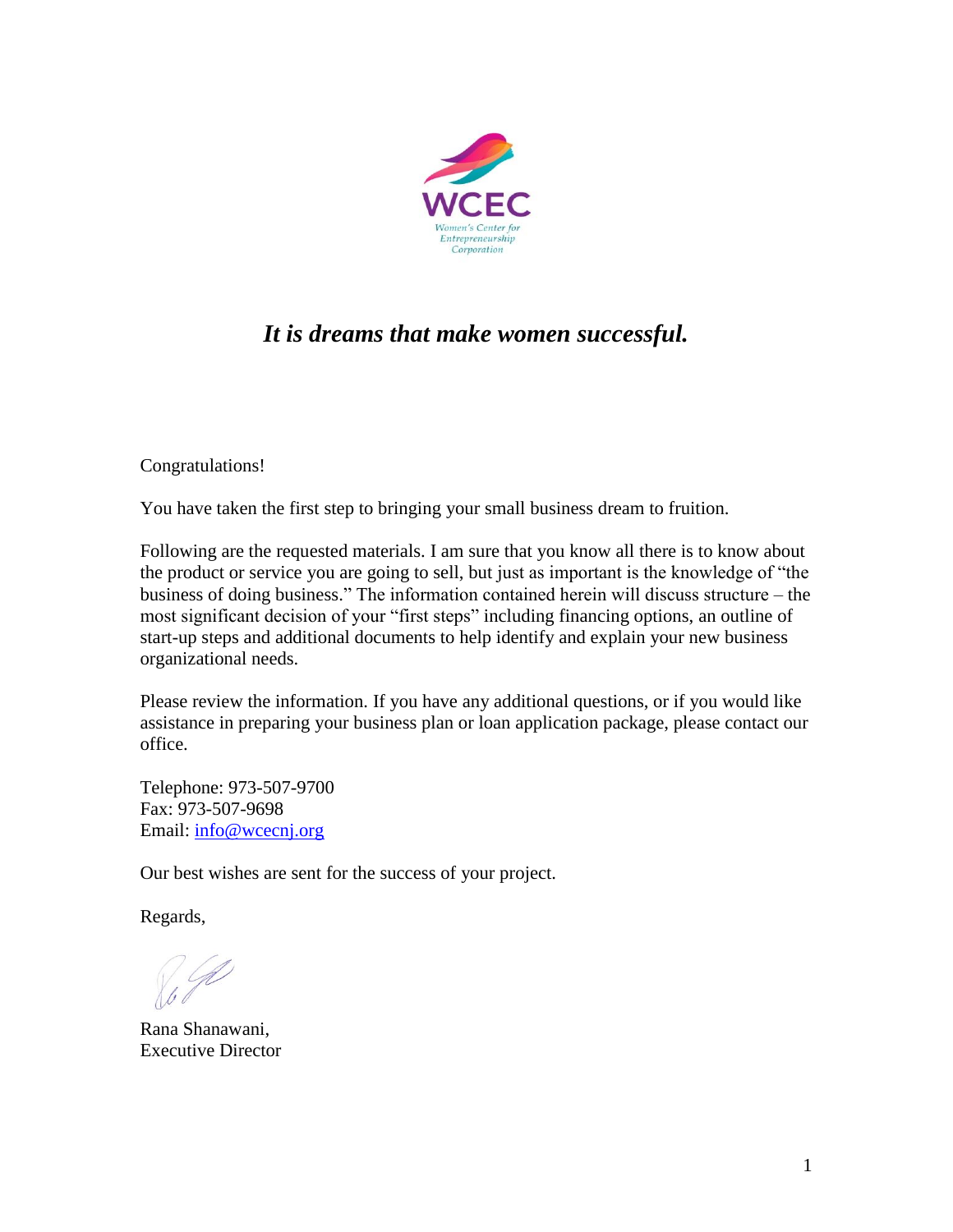# **NEW BUSINESS START-UP**

#### **1. Choose Structure – (***See discussion of structure following this outline.)*

- a. Structure determines
	- i. How you pay yourself
	- ii. How you pay the State and Federal taxes
	- iii. Exposure to risk of your personal assets
- b. Can be
	- i. Sole-proprietorship
	- ii. Partnership
	- iii. Limited Liability Company
	- iv. S-Corporation
	- v. C-Corporation
	- vi. Non-profit Corporation
- c. Choose the name of the business
- d. Register with the IRS FEIN surprise!!! No Charge
	- i. Required in order to register your business with the State –all structures
- e. Register with the county at the county court house– ONLY if you are a sole-proprietorship. There will be a charge.
- f. Register with the state (all structures) will be a charge
	- i. Register the name of the business
	- ii. Register for sales and use taxes (if applicable)
	- iii. Register as an employer (if applicable)

#### **2. Choose Location**

- a. Bricks and mortar includes home based
- b. On-line
- c. Catalogue
- d. Begin to review leases, arrange for creation of websites, develop printing copy, etc.
- **3. Determine if any licenses and/or permits are necessary** on the Federal, State, county or local level and apply for them, including home-based businesses. Check local zoning ordinances.

#### **4. Determine insurance needs**

- a. Liability essential with ANY structure but not required by the State
- b. Fire, theft, property and inventory
	- i. Homeowners' insurance DOES NOT cover any business activity/equipment/inventory done or stored in your home/apartment/condo
	- ii. Personal automobile insurance DOES NOT cover use of you automobile for business purposes – That includes going to and coming from client meetings.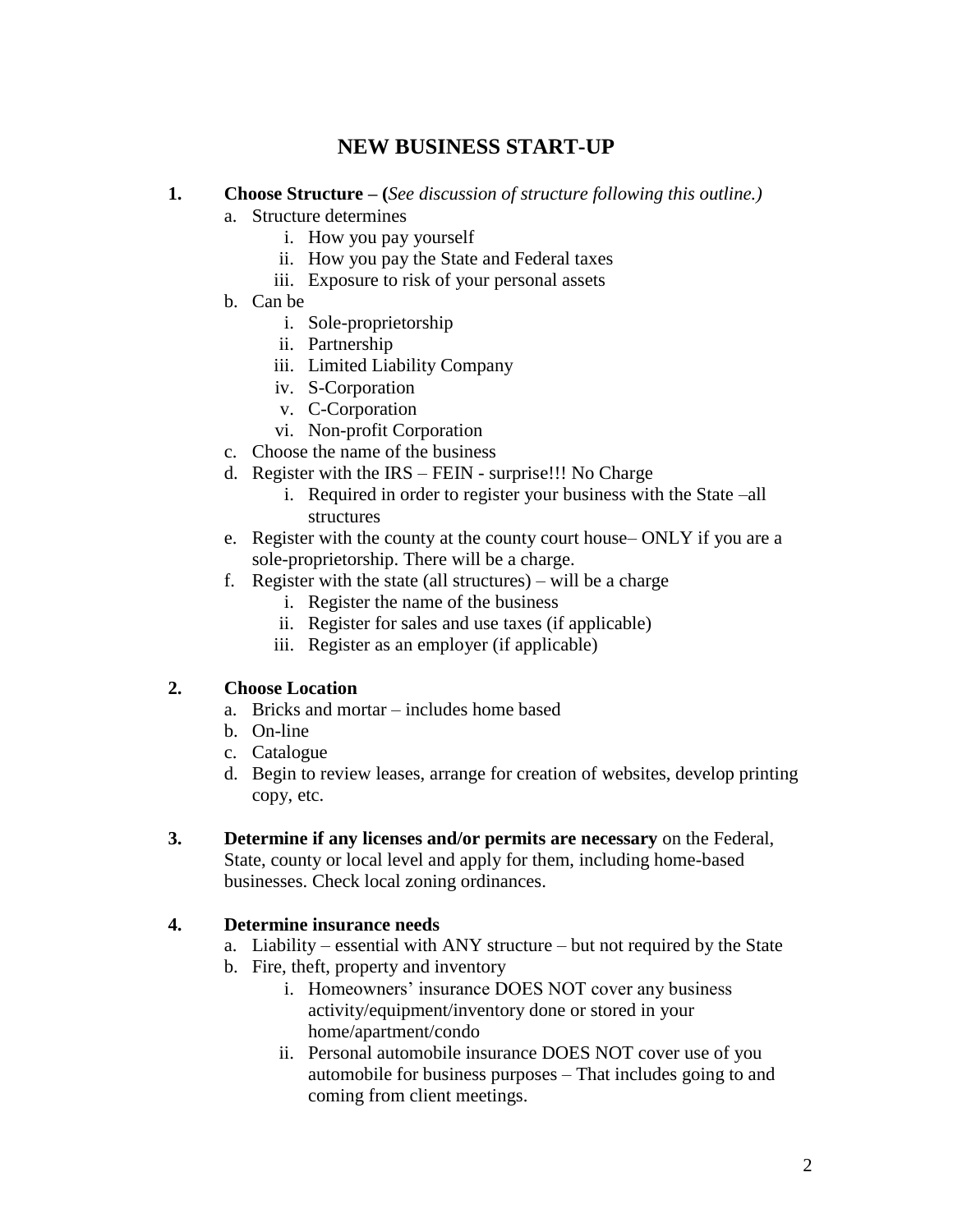c. Workmen's Compensation Insurance – a State requirement if you have one or more employees.

#### **5. Determine your financial needs.**

- a. Start-up analysis
	- i. Exactly how much will it take for you to open the door of your new business
		- 1. Be sure to include deposits for insurance, utilities, rent and security.
		- 2. Add the cost of setting up your office –in addition to the computer, printer, fax and telephone; include furniture, software and simple things such as pens, paper clips, paper and toner.
		- 3. Business cards, envelopes, letterheads, invoices
		- 4. Important to include a marketing budget
		- 5. Determine exact costs of manufacture, warehousing, shipping of product and inventory – be aware of any vendor minimum purchase requirements, discount price points and lead-time. Review contracts carefully. (if applicable)
		- 6. Include the costs to fit out your space alterations, painting, carpeting, window treatments, fitting rooms, etc. (if applicable)
		- 7. Don't forget the cost to set up merchant accounts that will allow your customers to pay with credit cards.
- b. Cash flow
	- i. For the first year, estimate on a monthly basis how much you will take in and how much the expenses will be – research, don't guess. EXAMINE THIS CLOSELY!
- c. Take a look at your personal finances
	- i. Can you pay your personal bills for approximately 6 months to a year without taking anything from the business? The longer time may be necessary in the case of some service sectors requiring contract/project completion.
- d. Do you need financing? How much?
	- i. Lender will look for
		- 1. Viable business plan
		- 2. 10% 30% down payment for project
		- 3. Good personal credit personal guarantees will be required
		- 4. Experience in the industry
		- 5. Collateral

ii. Apply for loans  $6 - 8$  weeks prior to when you will need the cash

e. Open business checking account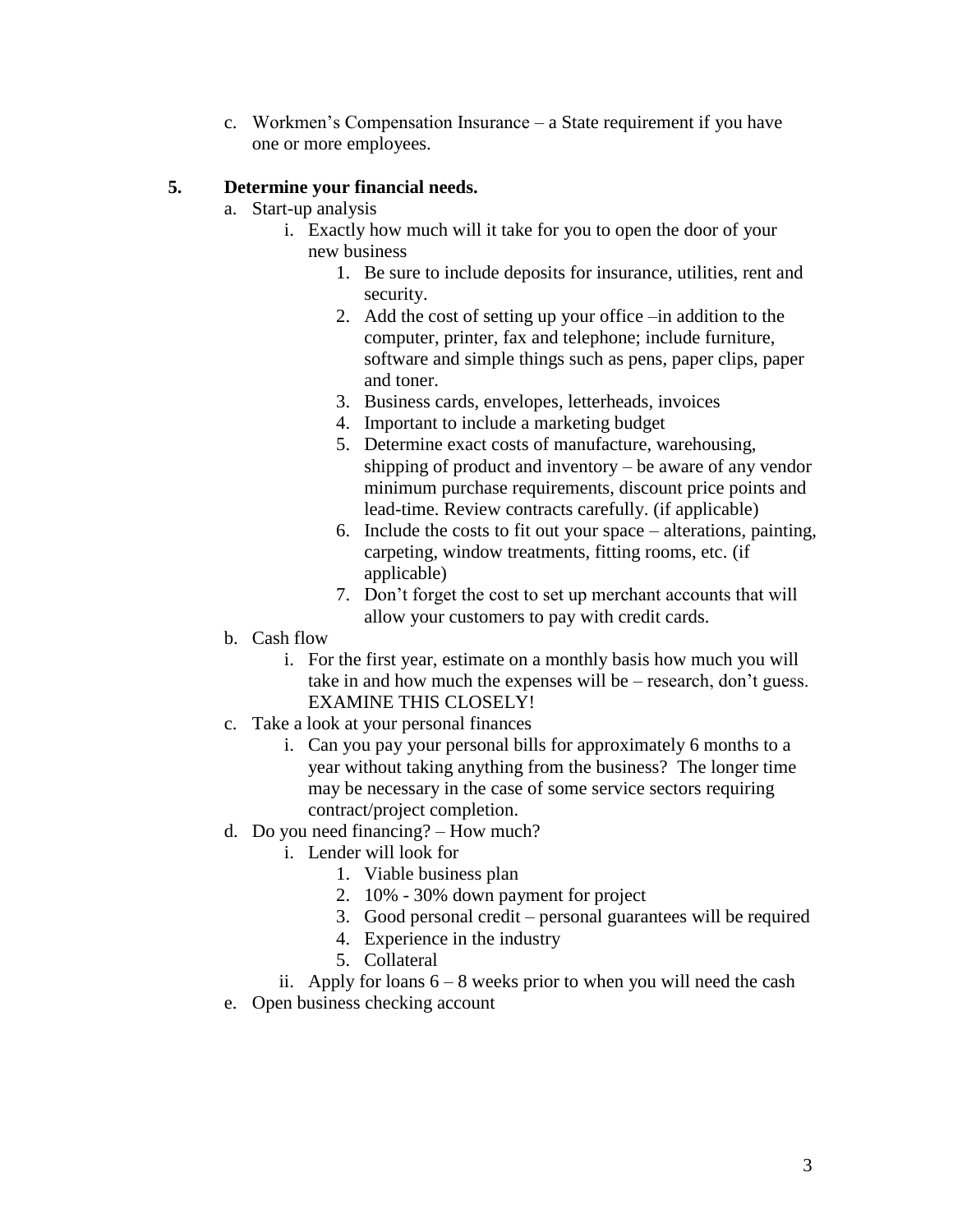#### **6. Create a Marketing Plan**

- a. Determine your target market
	- i. What methodologies will you employ to reach your market
		- 1. Print ads
		- 2. Radio/television
		- 3. Local publications
		- 4. Word of mount
		- 5. Presenting seminars
		- 6. Mass mailings
		- 7. E-Mail
		- 8. Etc., etc., etc.
	- ii. Take a close look at your competition
- b. NOTE: People can't come to you unless they know who/where you are.
- c. Include a marketing budget in your cash projections
- d. How will you determine your pricing?
	- i. Lower pricing than your competitors
	- ii. Boutique pricing what makes you worth the extra money?
	- iii. Same as competition what makes you different?
	- iv. Simply a percentage over cost.
- e. What will be your sales strategy?

#### **7. Work/Life Balance issues**

- a. Is your family/are your friends independent enough to function without you for 12 – 15 hours per day when you are beginning the business? 10:00 PM dinners, broken dates or choosing between a client's needs and a child's soccer game can quickly cause problems. Entrepreneurship is not  $9 - 5.$
- b. Will your health and stamina allow for major time and energy commitments?
- c. If you are planning to operate a part-time business in order to work around the needs of your family/other job, be prepared to earn part-time money without any benefits and to be on a slower track for growth.
- d. Are you in a good place with your personal finances? Do you handle money well?
- e. Do you have a passion for the business or are you doing this only because you believe you can make a good amount of money? Do you know everything there is to know about your product or your service? What do you know about "the business of doing business?"
- f. Do you have the discipline to be self-directed and totally responsible for the completion of the project?
- g. How are your people skills?

Copyright WCEC, Chatham, New Jersey, June 2011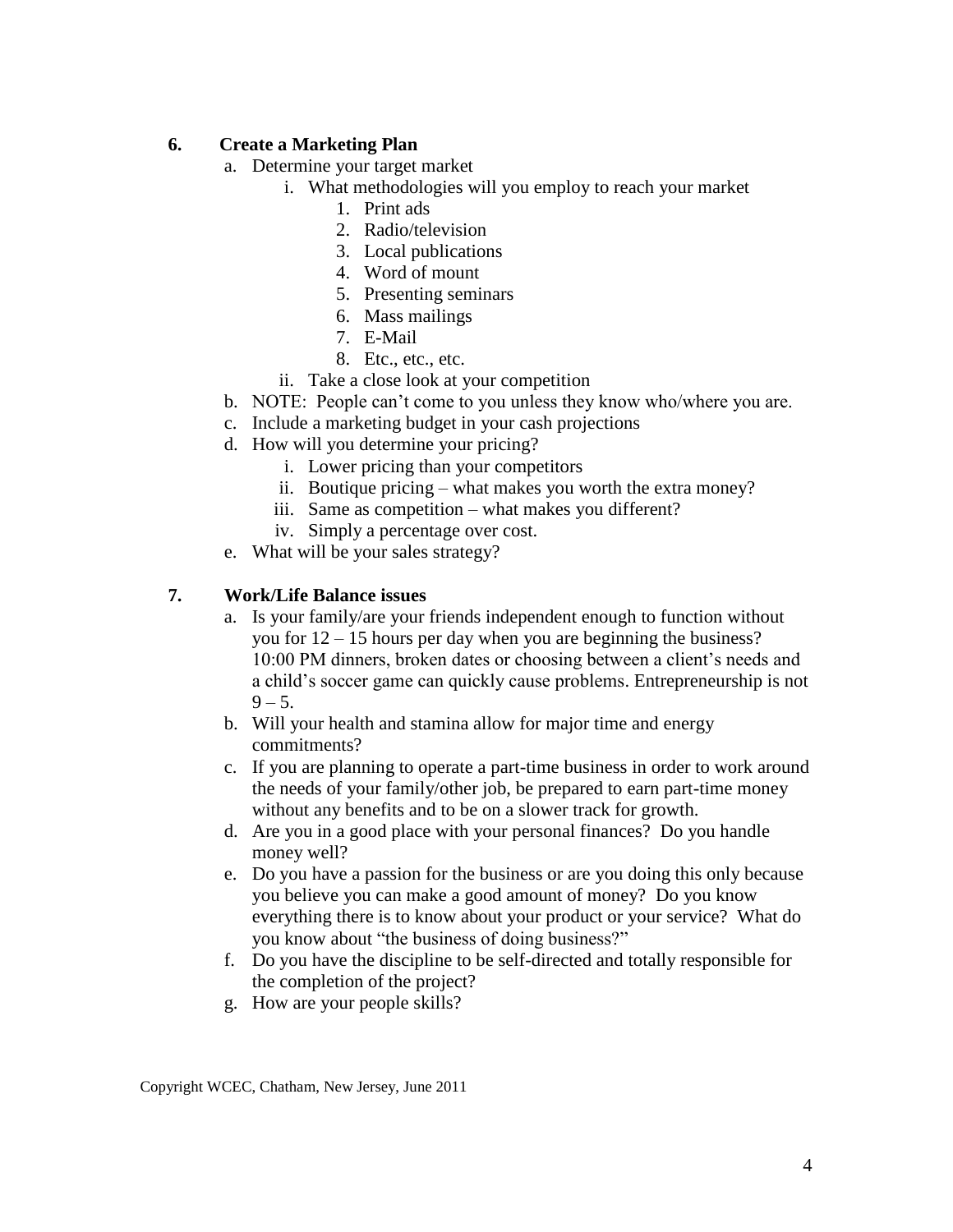# **STRUCTURE**

## **SOLE PROPRIETORSHIP**

- 1. Easiest to open
	- a. Obtain "Trade Name Certificate" from County Clerk at County Court House – Cost varies with county
	- b. Obtain a Federal Employer Identification Number at [www.irs.gov.](http://www.irs.gov/)
	- c. Register as a business with State of New Jersey can be done on the Internet, [www.state.nj.us.](http://www.state.nj.us/) This registration will cover:
		- i. Sales Tax
		- ii. Business Registration
		- iii. Employer Registration
	- d. Secure liability insurance
- 2. Profit or losses flow through personal income tax return
- 3. Owner takes money from the business via a "draw", not salary. You will need to send estimated income tax quarterly to the State and IRS.
- 4. Owner assumes all liability for the business. Any claims and/or judgments against the business above and beyond insurance coverage remain the personal responsibility of the owner. ALL PERSONAL ASSETS ARE AT RISK.
- 5. To close the business simply do not file a tax return for the year you do not have any business/sales.

#### **PARTNERSHIP**

- 1. Same as Sole Proprietorship, but with more than one person.
- 2. Profits, losses, draws, etc. are all divided according to agreement.
- 3. Prepare partnership agreement.

#### **C CORPORATION**

- 1. Although there are "fill-in-the-blank" forms available for opening a corporation, it is recommended that this structure be created by an attorney.
- 2. A brand new "person/entity" is created in a corporation. This entity has its own Social Security number and pays its own taxes. (In NJ there is a minimum corporate tax each year, (up to \$2,000.00) even if you lose money.)
- 3. Although you own the corporation, you are considered an employee of the corporation and are paid a salary with all appropriate taxes deducted. Payroll tax reports must be prepared and submitted quarterly to both the IRS and the State of New Jersey (The State requires online submission.)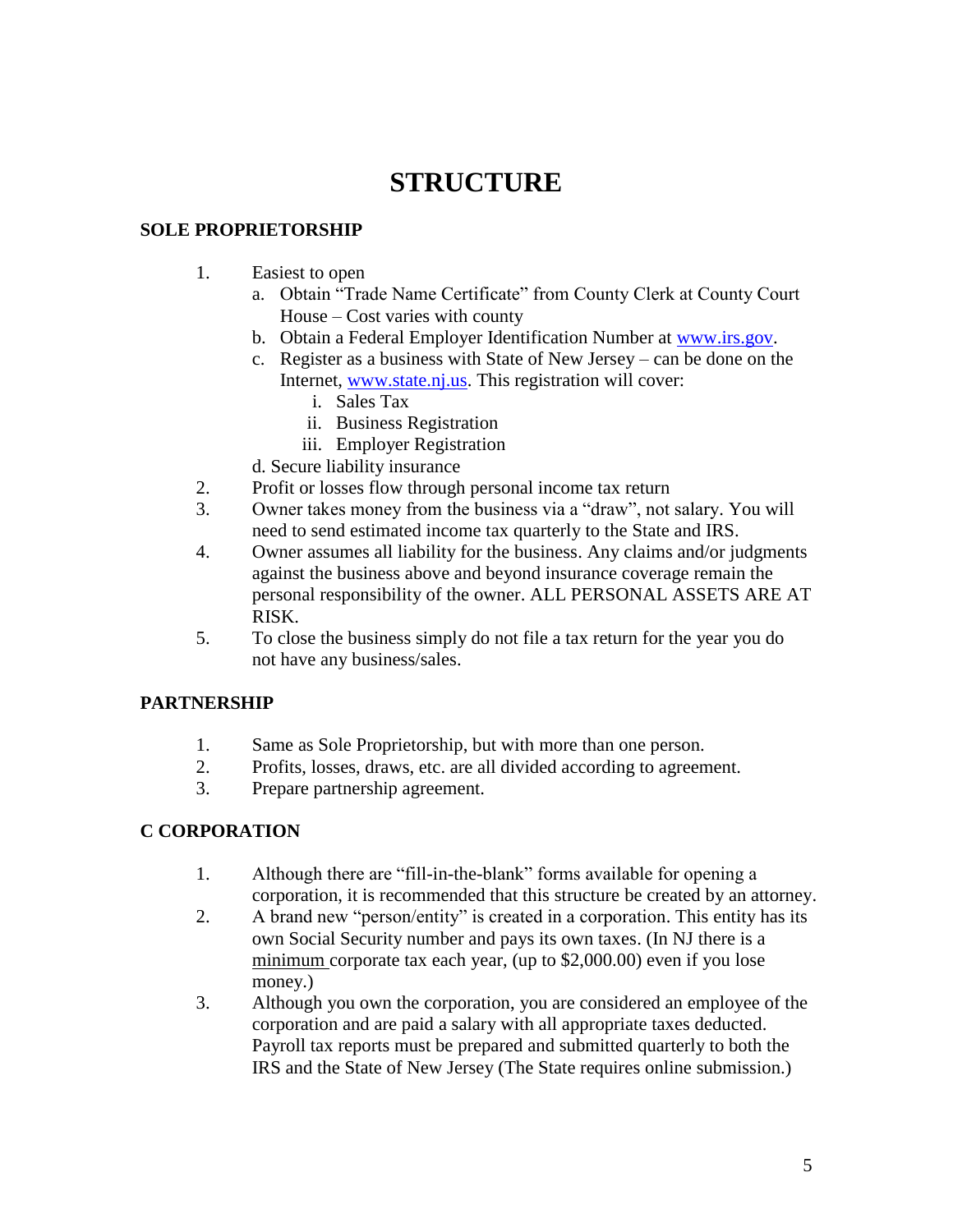4. The corporation is only liable for debts/judgments up to the value of the assets of the corporation. No personal assets are at risk. Adequate liability insurance is still a must.

> There is an exception here. If the corporation secures a business loan, business credit cards, sometimes a lease and sometimes a vendor, anyone who owns more that 19% of the corporation is required to sign a personal guarantee which states that, if the corporation is unable to pay the debts, the owner will. This puts personal assets at risk for this debt.

- 5. A yearly report must be filed with the state.
- 6. The corporation must be formally dissolved in order to close.

## **LIMITED LIABILITY COMPANY (LLC)**

- 1. Combines the tax advantages of the sole proprietorship with the liability protections of the corporation, i.e., taking a draw and reporting profits or losses on personal income tax forms, but without the risk to personal assets. (Note exception above.)
- 2. Obtain a Federal Identification number from the IRS online at [www.irs.gov.](http://www.irs.gov/) (Search for FEIN at the front page of the site.)
- 3. Can be opened online at [www.state.nj.us.](http://www.state.nj.us/) There will be a small business tab on the the home page that will walk you through the process.
	- a. It starts with checking to see that there is no one else in the state operating a business under your name.
	- b. The second part is actually opening the LLC.
		- i. You can open different types of LLCs, i.e., single member and more than one person. When asked about a "registered agent", you can put your name there. If you want your attorney or some other designated person to receive business correspondence from the state, note their name as the registered agent..
	- c. The cost is \$125.00. (State fees change on a regular basis, so this may be slightly different.)
- 4. Secure liability insurance.
- 5. A short report must be filed with the state each year (current fee is \$40.00).
- 6. To end the business, you must file dissolution forms.

**N.B.** – The choice of a structure of your business can have substantial impact upon your personal income tax position. If unsure, it is most important that you seek the counsel of your accountant or tax attorney before you make the final decision.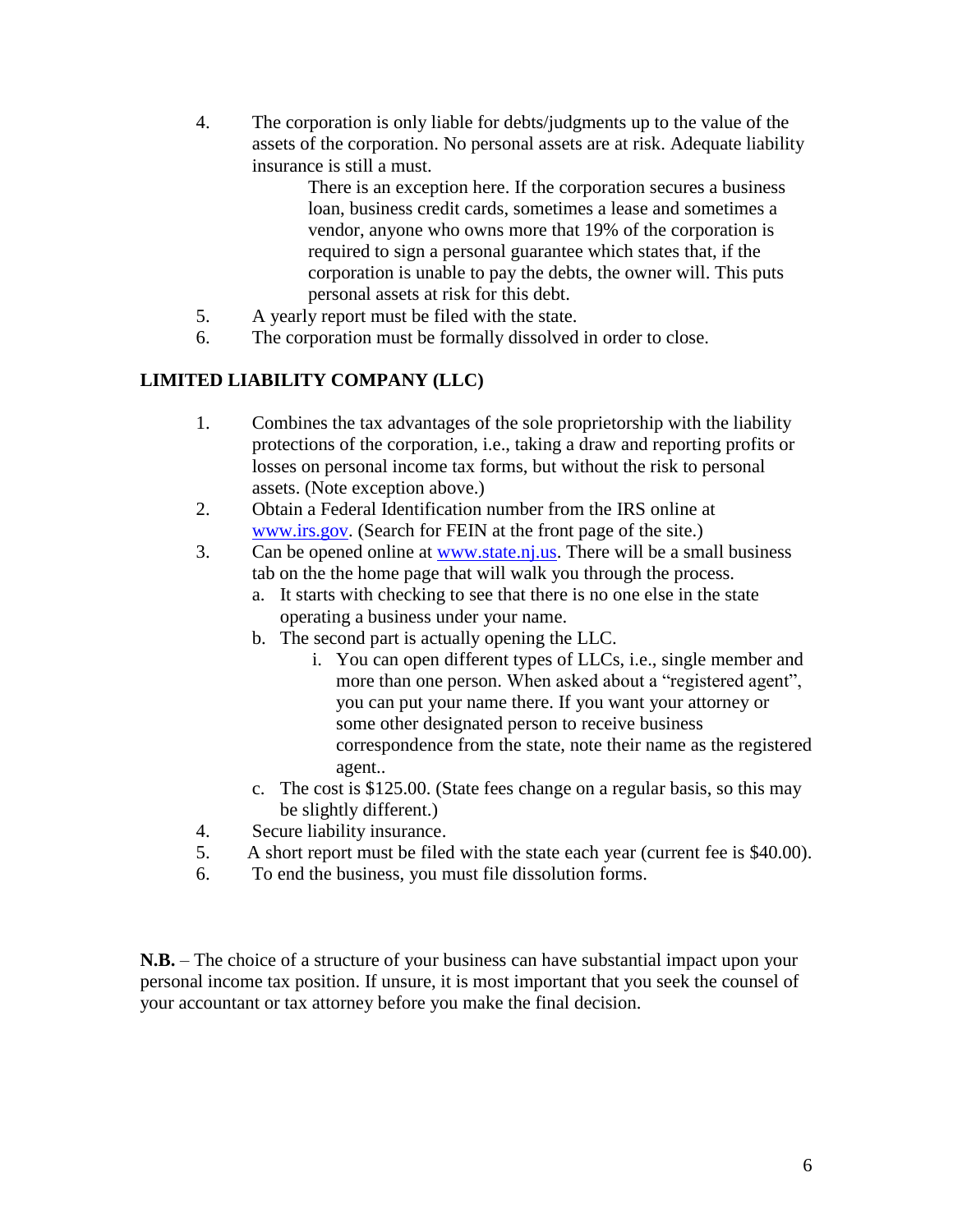# **FINANCING OPTIONS FOR START-UP BUSINESSES**

#### **US SMALL BUSINESS ADMINISTRATION (SBA) GUARANTEED LOANS**

The US SBA does not provide direct business loans, but guarantees loans to the bank. This means that if you or your business is unable to repay the loan, the SBA will pay a certain percentage of the balance to the bank as an incentive for them to provide small business start-up loans that are considered marginal.

#### PROCEDURE:

- 1. Make an appointment at the bank where you do your business to speak with the Commercial Lending Officer. Bring along any information you have already prepared, i.e., business plan, personal financial statements, etc. Ask if the bank would be interested in financing your project and what you need to submit.
- 2. Submit all materials requested. (The bank will approve your loan and then send it on to the SBA for their approval prior to a commitment letter and closing.)

#### LOAN INFO:

- 1. The SBA loans are not "low interest" loans and can be 2.75% OVER prime. In addition, there will be a guarantee fee of  $\frac{1}{4}\% - 3 \frac{1}{2} \%$  of the amount of the loan.
- 2. Unless real estate or equipment having an extended useful life is involved, these loans are relatively short term  $-5$  to 8 years.
- 3. You will be required to sign a personal guarantee that says you will be personally responsible for the loan if the business cannot make the payments, no matter what the business structure.
- 4. Payments are made to the lending bank.
- 5. The bank will be looking for:
	- a. A viable business plan,
	- b. A down payment of 20% 30% of the start-up costs,
	- c. Good personal credit,
	- d. Experience in the industry, and
	- e. Collateral.

#### ADDITIONAL SBA PRODUCTS

- 1. Microloans up to \$50,000.00
	- a. Lower down payments 10%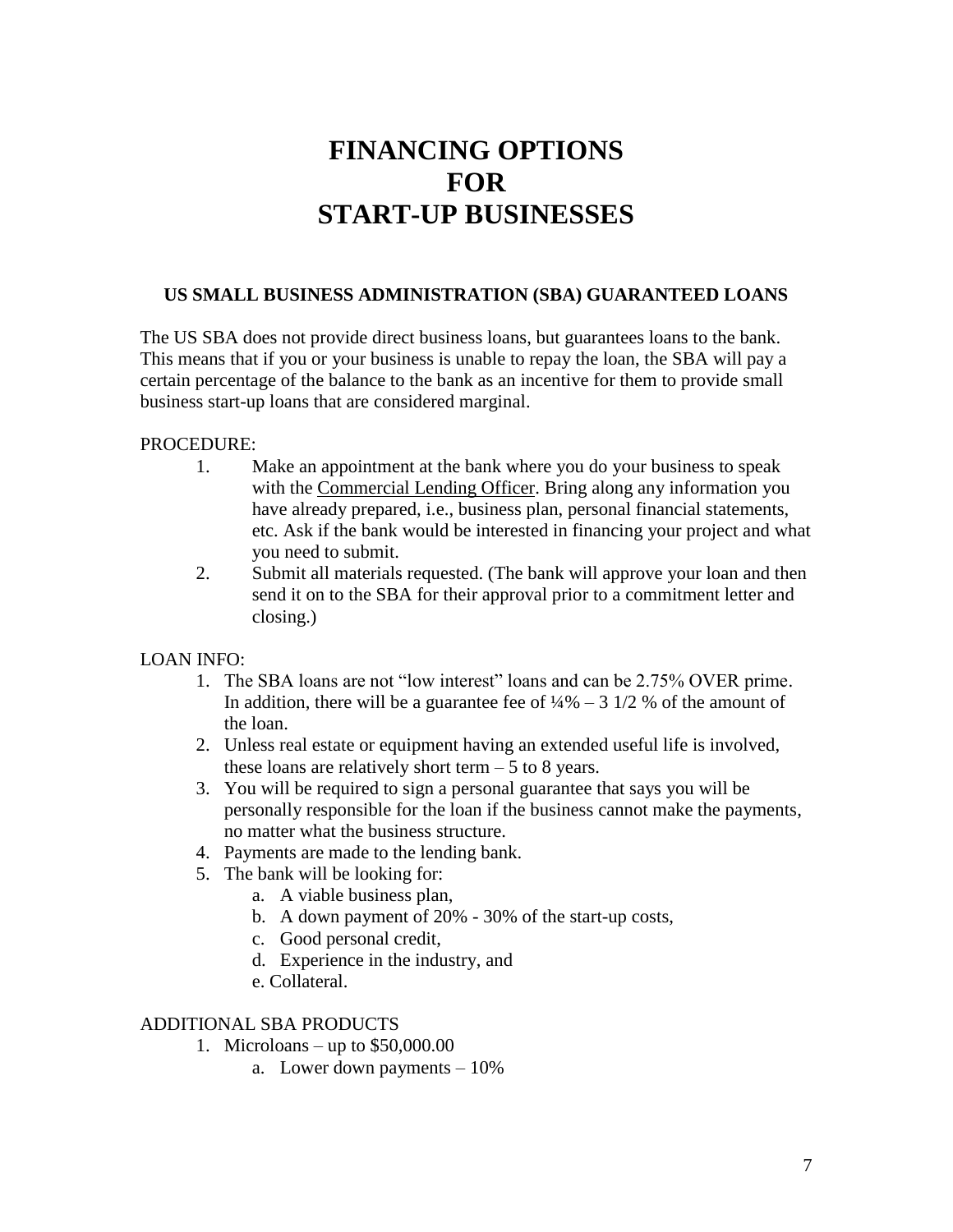- b. Although a borrower must prove credit worthiness and the viability of the business other stringent requirements of traditional lenders will be eased.
- c. Microlenders
	- i. Regional Business Assistance Corporation, Mercerville Contact: (609) 587-1313
	- ii. UCEDC, Union
	- Contact: (908) 527-1166
	- iv. Cooperative Business Assistance Corporation, Camden Contact: (856) 966-8181

## **STATE OF NEW JERSEY ASSISTANCE**

New Jersey Women's Microbusiness Credit Program for new businesses

For information about this program, please visit the website for the New Jersey Department of Children and Families – [http://www.nj.gov/dcf/policy\\_manuals/NJAC-5-](http://www.nj.gov/dcf/policy_manuals/NJAC-5-62-2.1_issuance.shtml) [62-2.1\\_issuance.shtml](http://www.nj.gov/dcf/policy_manuals/NJAC-5-62-2.1_issuance.shtml)

## **NEW JERSEY ECONOMIC DEVELOPMENT AUTHORITY**

Financing and Incentives

For information about the Economic Development Authority's financing options for small busiensses, please visit their website at http://www.njeda.com/financing incentives.

#### **NJ REDEVELOPMENT AUTHORITY**

For information about purchasing real estate in designated redevelopment areas in New Jersey, visit [http://www.njra.us/.](http://www.njra.us/)

## **HOME EQUITY LINE OF CREDIT**

If you own a home and have equity equal to the amount you need, the home equity line of credit will provide **the least expensive, fastest and most flexible** method of financing your new business. (Do not confuse this with a home equity **loan**.) PROCEDURE:

- 1. Go to the bank where you have your mortgage or conduct your personal business to ask about a Home Equity Line of Credit. Most banks will make your credit limit up to 80% of the equity you have in your home.
- 2. Sometimes you will obtain the line right then and there; others will require just a few days.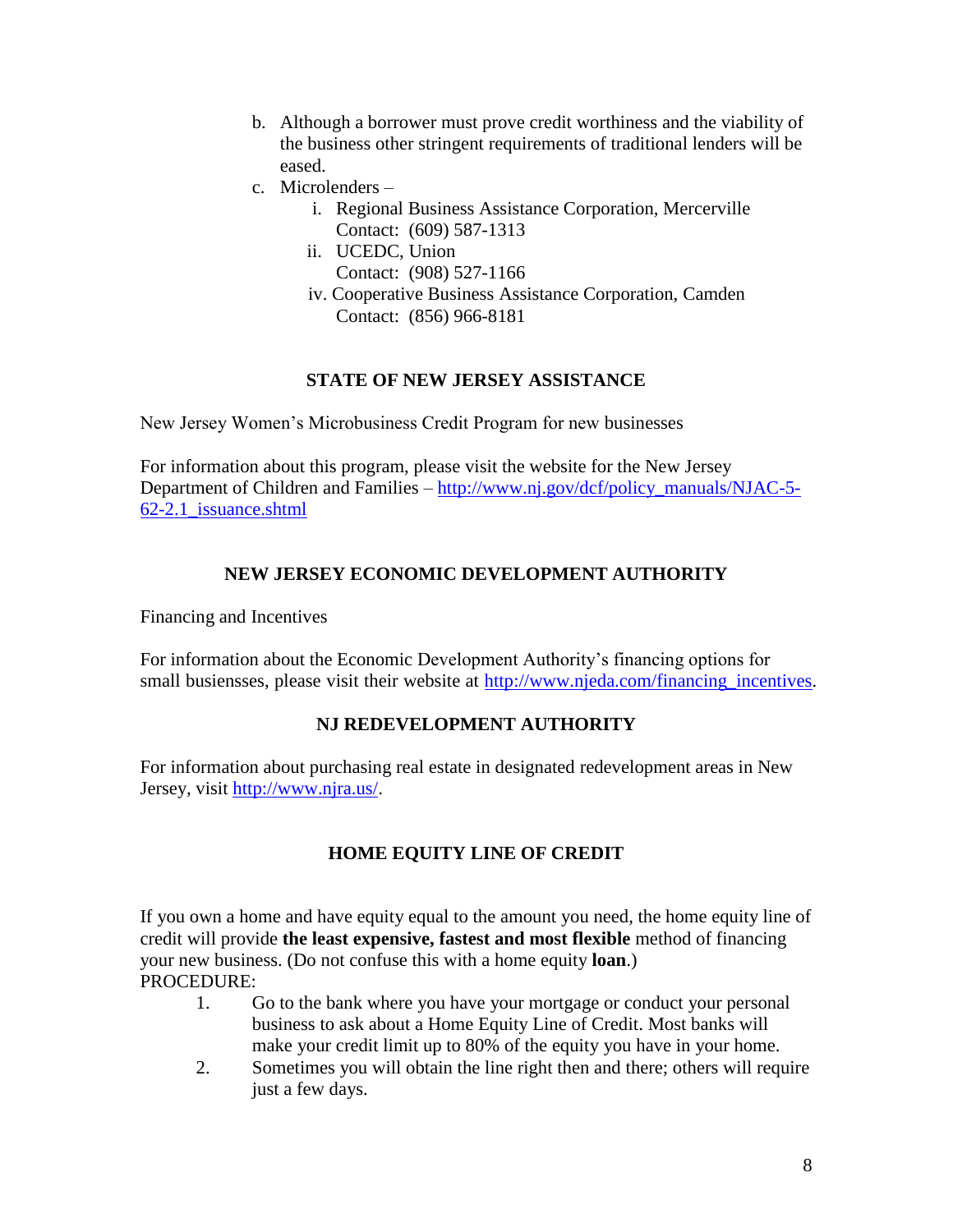- 3. You will receive what looks like a checkbook. Whenever you need the money, you write out a check. (Most banks will require a minimum check of about \$500.00 so that you don't use this as your regular checking account.)
- 4. At the end of each month, you will receive a bill for the interest and a minimum principal payment, similar to your credit card bill.
- 5. You must pay the interest, but may pay however much you want to on the principal over the minimum.
- 6. The next month's bill will charge you interest only for the money used and only for the time you used it.

## ADVANTAGES

- 1. No business plan, deposit, additional collateral or financial statements are required. This is considered a second mortgage on your home. (NOTE: For those who have issues with "putting up your house," please be aware that any business loan will require a personal guarantee and collateral, effectively placing all of your personal assets, i.e., your house, at risk anyway. Since this is the case, you might as well do it in the least expensive manner.)
- 2. This is always a revolving line of credit. As you make payments, additional monies will be available to you in the event something unforeseen occurs and you need cash quickly.
- 3. The interest rate is flexible, based on prime, but generally much less than the traditional business loans.

## **ADDITIONAL OPTIONS**

CREDIT CARDS – **Use these only as the option of last resort**. They are expensive to use and can position you for long-term financial and credit barriers. (The warning here applies to start-up expenses. Credit cards are an excellent financial management tool for operating a business, but try to pay them off each month.)

PERSONAL LOANS/ANGELS – An excellent source of funding, if available, but be sure to secure the terms in writing (even if it is from your mother or friend) to protect both you and the person lending the money. Each one of these arrangements is unique and careful thought must go into the negotiation.

SBA SMALL BUSINESS DEVELOPMENT COMPANIES are privately owned businesses which have the SBA guarantee. Mostly for real estate purchases.

FACTORING – Companies purchase your accounts receivables for a discounted amount. In the past, the pricing was outrageous, but now can be close to what a bank will ask.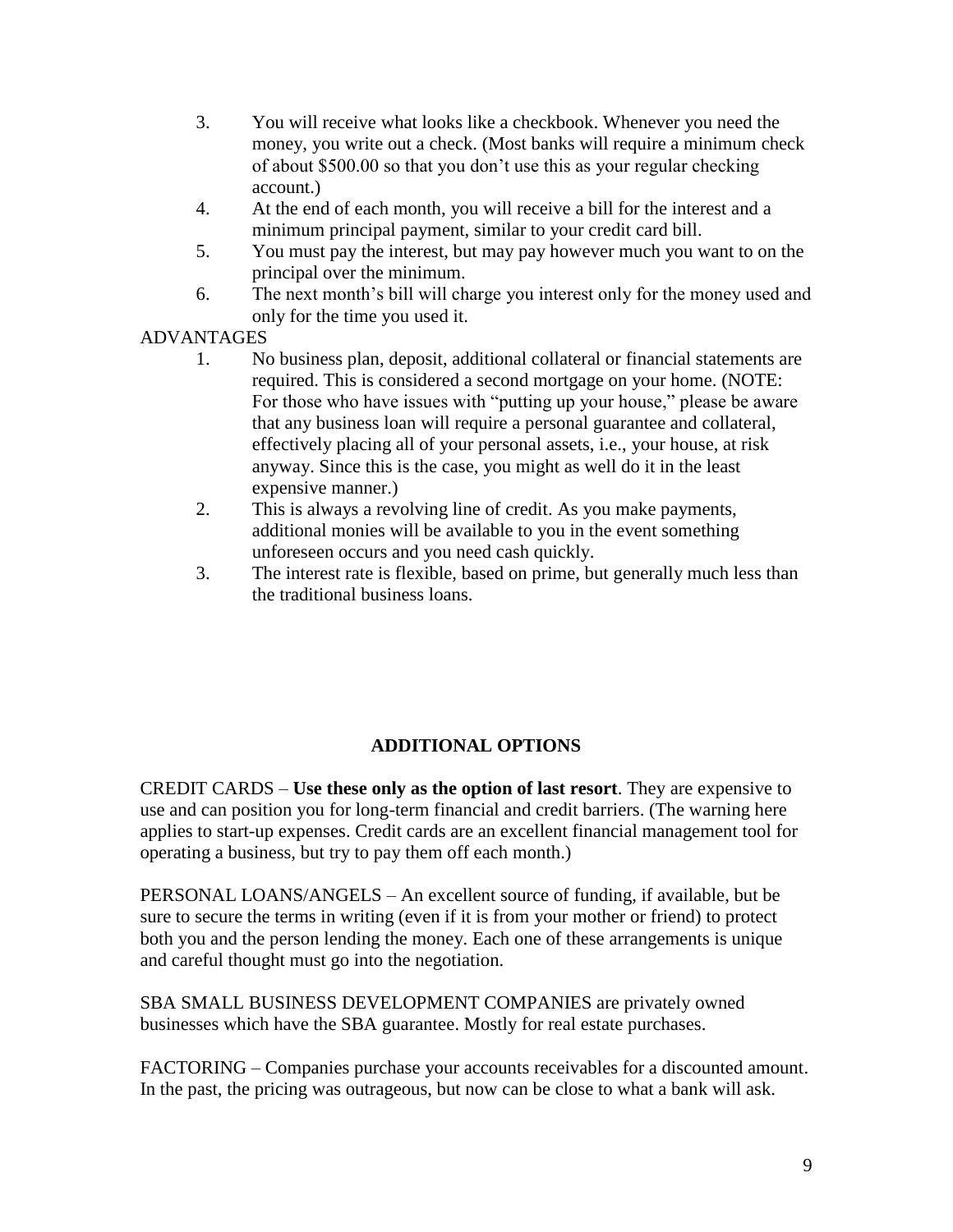VENTURE CAPITALIST (VCs) – Usually for amounts over \$500,000.00 who will seek a 20% return on their money in 2 to 3 years or they may ask for a percentage of the business. They will take over the management of the business for a specific period of time. This can be good if the owner doesn't have a solid business background.

ANGELS – Similar to VCs, but usually for smaller amounts. They do not take control but will expect a handsome return on their money.

LOCAL ECONOMIC DEVELOPMENT AGENCIES will sometimes have loans available for limited geographic areas, i.e., city, county.

PRIVATE LENDERS that are found on the Internet. Some are OK, but all are expensive. Read all information completely before you sign on.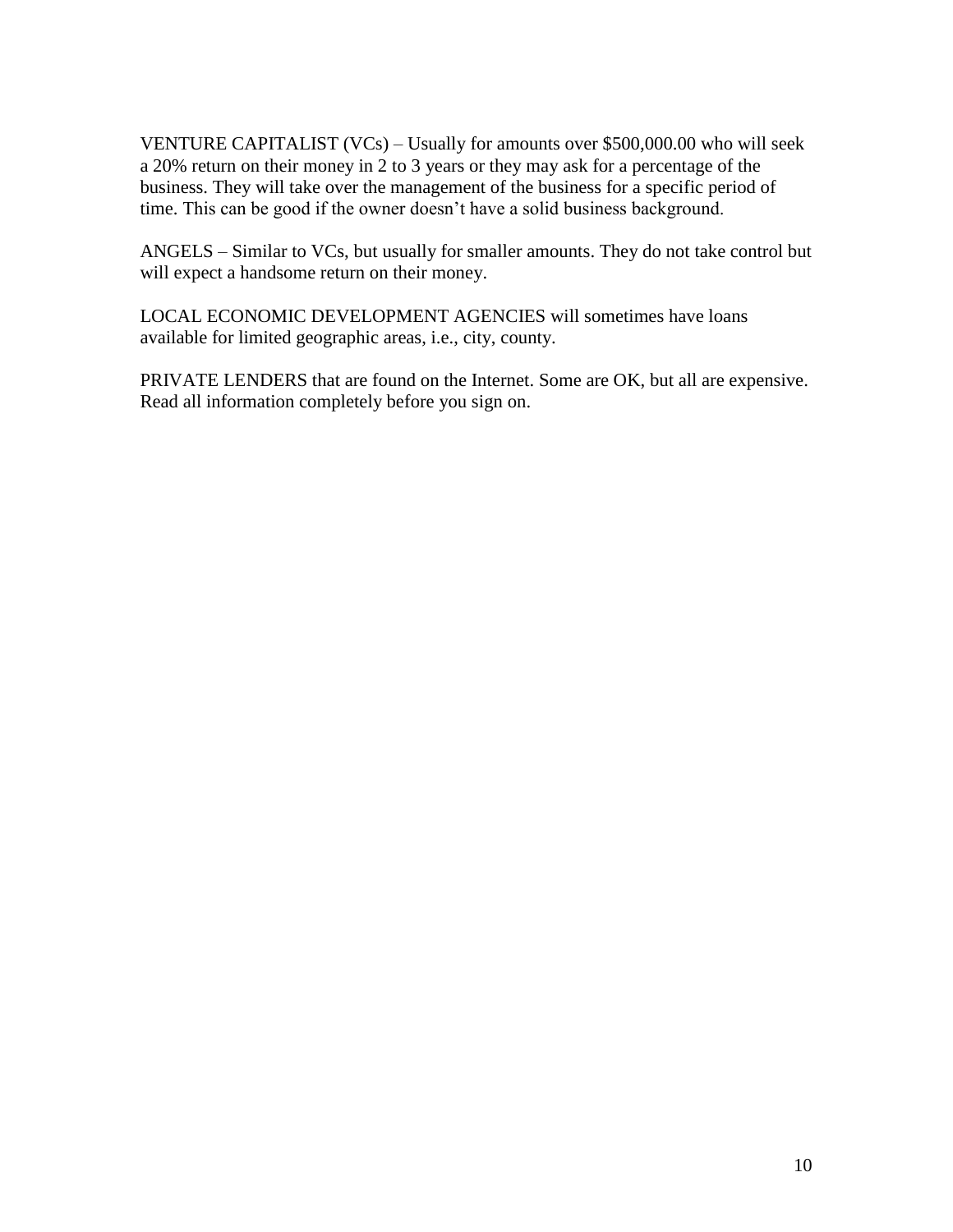#### **Microloan Program**

**<http://www.sba.gov/services/financialassistance/sbaloantopics/microloans/index.html>**

The SBA microloan program makes smaller amounts of capital (up to \$50,000) available through SBA intermediaries. Although a borrower must prove credit worthiness and the viability of the business idea, collateral and other stringent requirements will be eased. The private, non-profit intermediaries received loans from the SBA with which to establish a local revolving loan fund. These organizations now re-lend the money to local entrepreneurs within their designated areas. Management and technical assistance may also be available. For information, contact the intermediary lender in your area:

#### **Regional Business Assistance Corporation**

311 Quakerbridge Road, 2nd Floor Mercerville, NJ 08619 Contact: William Pazmino (609) 587-1133 <http://www.rbacloan.com/> **Service area: Statewide**

#### **UCEDC**

75 Chestnut Street Cranford, NJ 07016 Contact: Ellen McHenry (908) 527-1166 <http://ucedc.com/> **Service area: Statewide**

#### **Cooperative Business Assistance Corporation**

328 Market Street Camden, NJ 08102 Contact: Michael Diemer (856) 966-8181 <http://www.cbaclenders.com/home.html>

**Service area: Atlantic, Camden, Cape May, Cumberland, Gloucester and Salem counties.**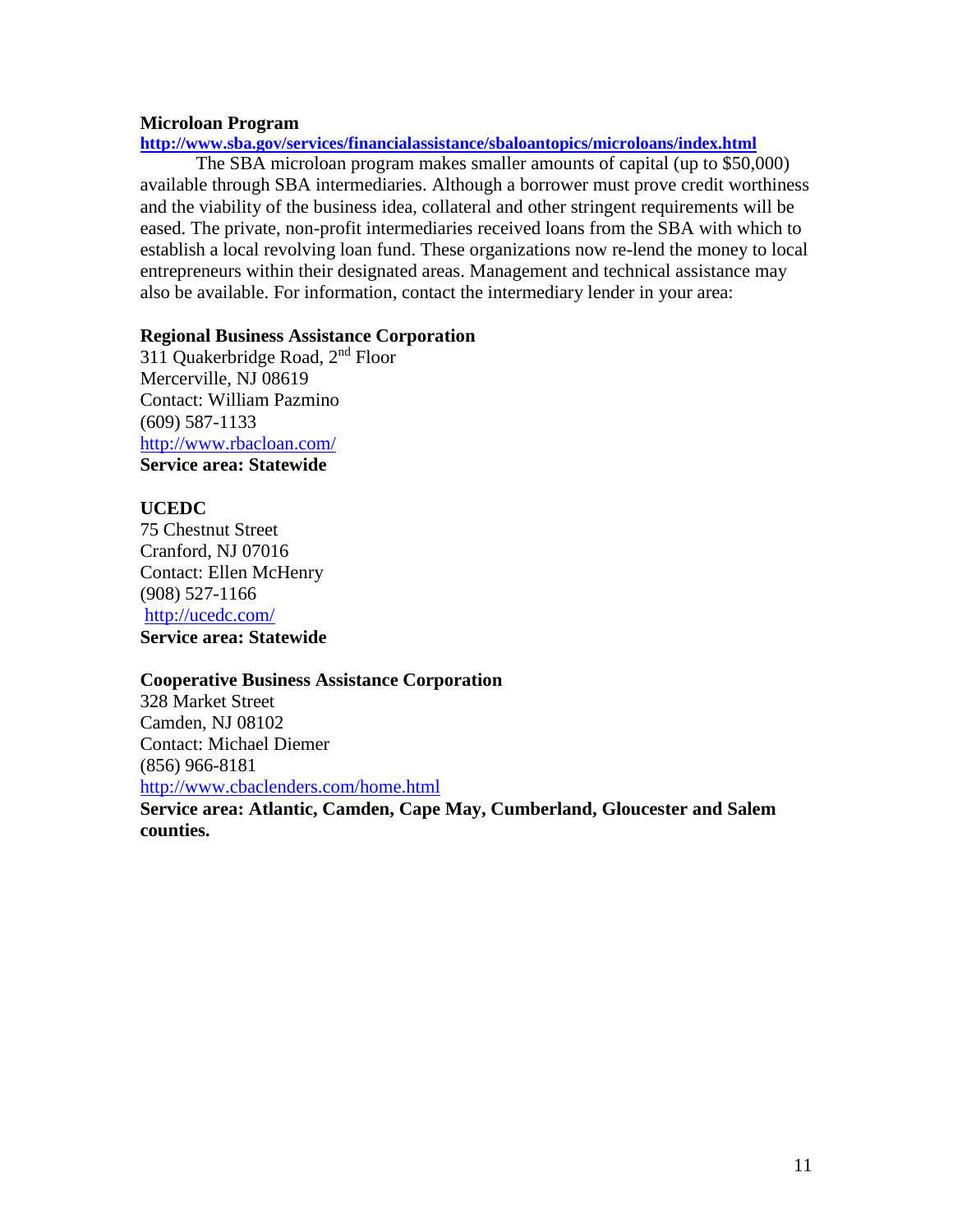# **What is a FICO score?**

A FICO score is a credit score developed by Fair Isaac & Co. Credit. Scoring is a method of determining the likelihood that credit users will pay their bills. Fair Isaac began its pioneering work with credit scoring in the late 1950s and, since then, scoring has become widely accepted by lenders as a reliable means of credit evaluation. A credit score attempts to condense a borrower's credit history into a single number. Fair, Isaac  $& Co.$  and the credit bureaus do not reveal how these scores are computed. The Federal Trade Commission has ruled this to be acceptable.

Credit scores are calculated by using scoring models and mathematical tables that assign points for different pieces of information that best predict future credit performance. Developing these models involves studying how thousands, even millions, of people have used credit. Score-model developers find predictive factors in the data that have proven to indicate future credit performance. Models can be developed from different sources of data. Credit-bureau models are developed from information in consumer credit-bureau reports.

Credit scores analyze a borrower's credit history considering numerous factors such as:

- Late payments
- The amount of time credit has been established
- The amount of credit used versus the amount of credit available
- Length of time at present residence
- Employment history
- Negative credit information such as bankruptcies, charge-offs, collections, etc.

There are really three FICO scores computed by data provided by each of the three bureaus— Experian, Trans Union and Equifax. Some lenders use one of these three scores, while other lenders may use the middle score.

Frequently Asked Questions (FAQs)

**How can I increase my score?** While it is difficult to increase your score over the short run, here are some tips to increase your score over a period of time.

- Pay your bills on time. Late payments and collections can have a serious impact on your score.
- Do not apply for credit frequently. Having a large number of inquiries on your credit report can worsen your score.
- Reduce your credit-card balances. If you are "maxed out" on your credit cards, this will negatively affect your credit score.
- If you have limited credit, obtain additional credit. Not having sufficient credit can negatively impact your score.

**What if there is an error on my credit report?** If you see an error on your report, report it to the credit bureau. The three major bureaus in the U.S., Equifax (1-800-685-1111), Trans Union (1-800-916-8800) and Experian (1-888-397-3742) all have procedures for correcting information promptly.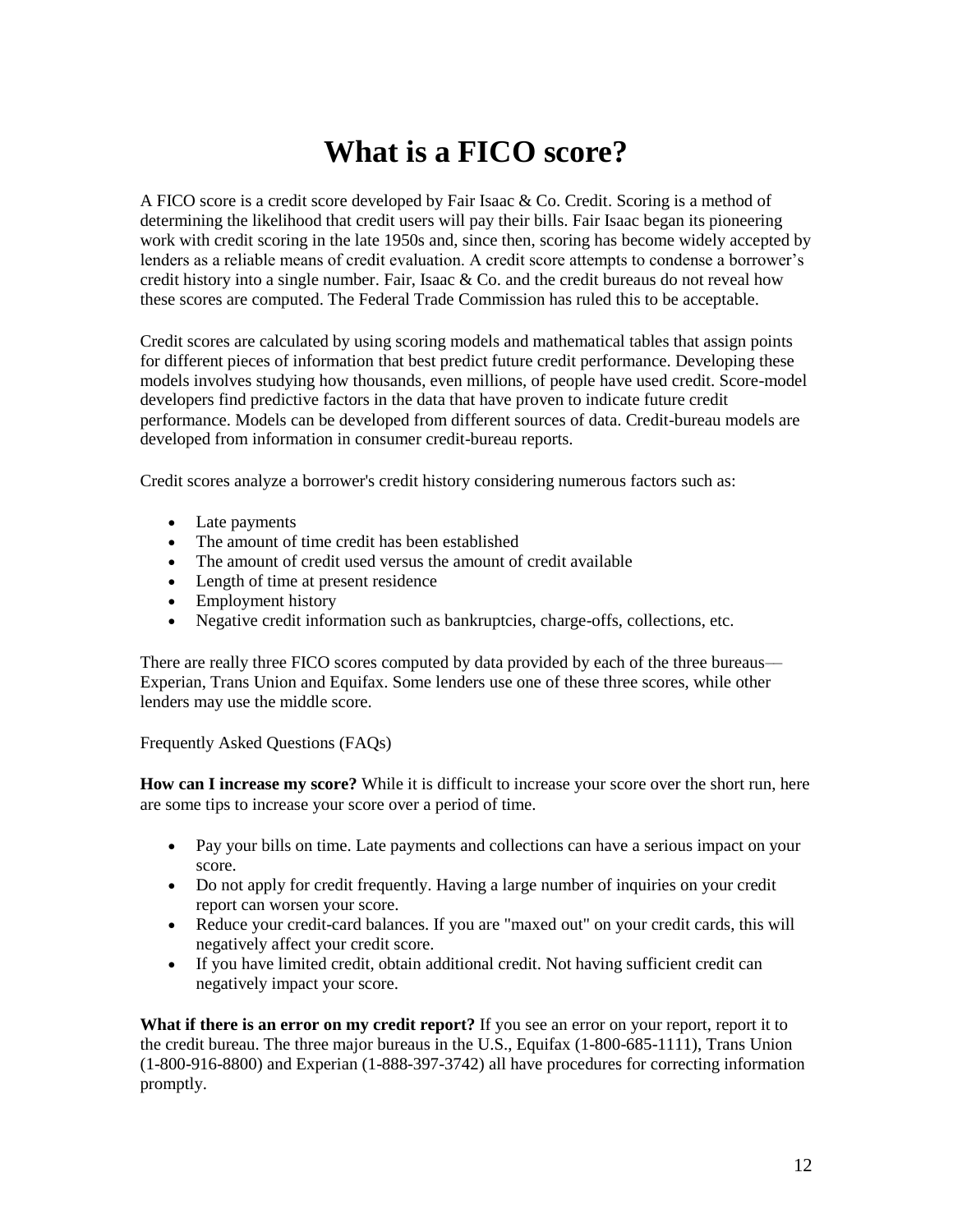# **Important Business Resource Links**

For links to additional resources, please visit [http://www.wcecnj.org/bizstartup.aspx.](http://www.wcecnj.org/bizstartup.aspx)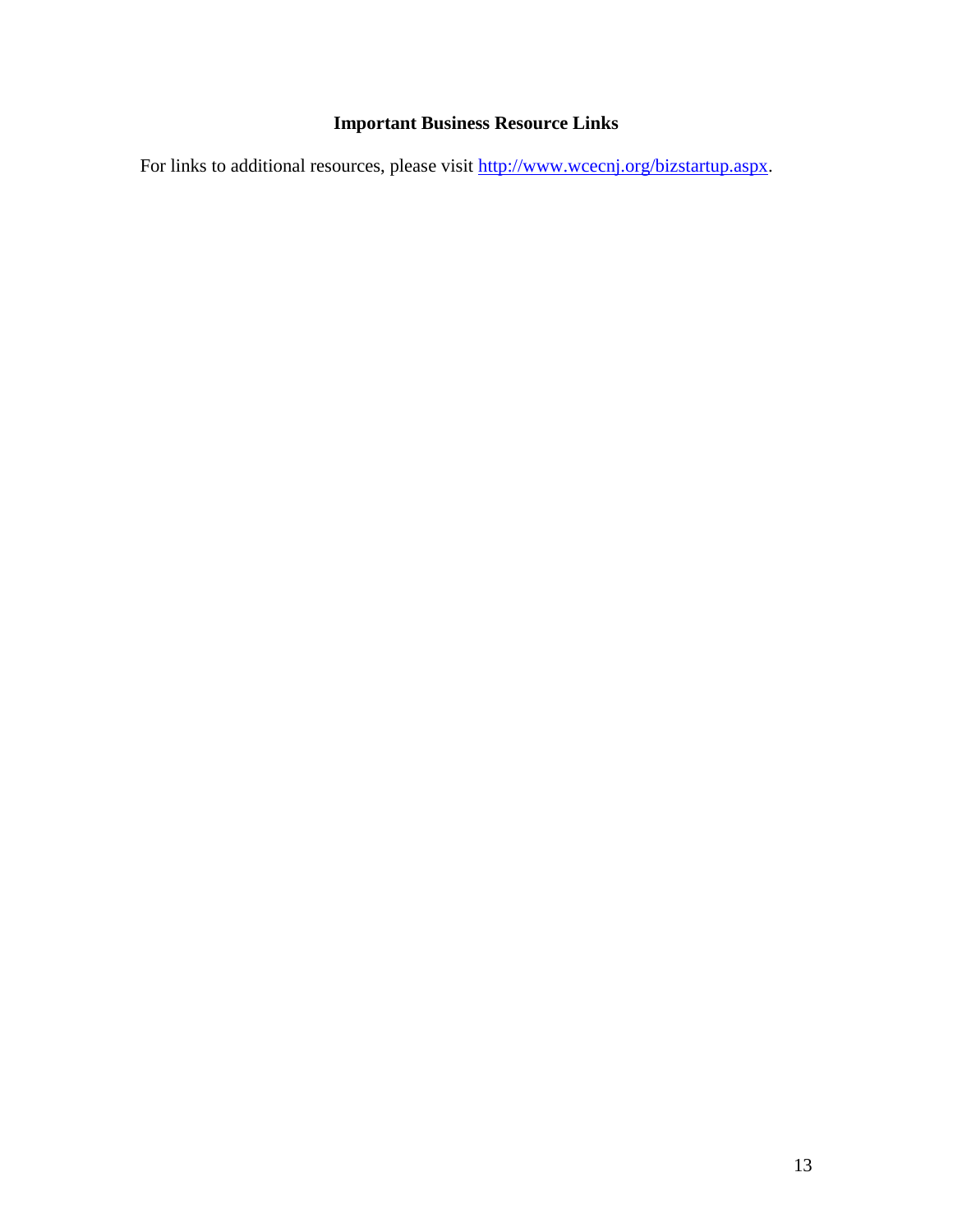# **LAYING "FREE MONEY" RUMORS TO REST!!!!**

You have probably seen them - advertisements or programs from so-called experts that offer "insider information" on financing a business. They claim that the state government or other public organizations have funds in the form of grants or extremely low-rate loans available to the following groups:

- Individuals who want to open a business
- Companies in severe financial trouble
- Minority, women, or foreign-born entrepreneurs

Don't be fooled. These promotions are pitching high-priced books, tapes, or videos. The "insider information" that the authors claim to be privy to is usually nothing more than common business guidelines and a list of government agencies that can be found in a library or telephone book. Once a person begins calling these numbers to request money, he/she quickly finds that the programs often have been misrepresented.

The simple truth is that business owners usually must meet stringent criteria to secure private or public financing. Most qualifications for capital revolve around having a sound business plan, healthy financial statements, personal investment, business experience and substantial collateral. In addition, government loan programs sometimes emphasize job development.

In short, a successful entrepreneur must be able to separate a sales pitch from reality. These commercials are selling dreams.

Reprinted from: **Doing Business in New Jersey** Public/Private Partnership PSE&G & NJ Department of Commerce